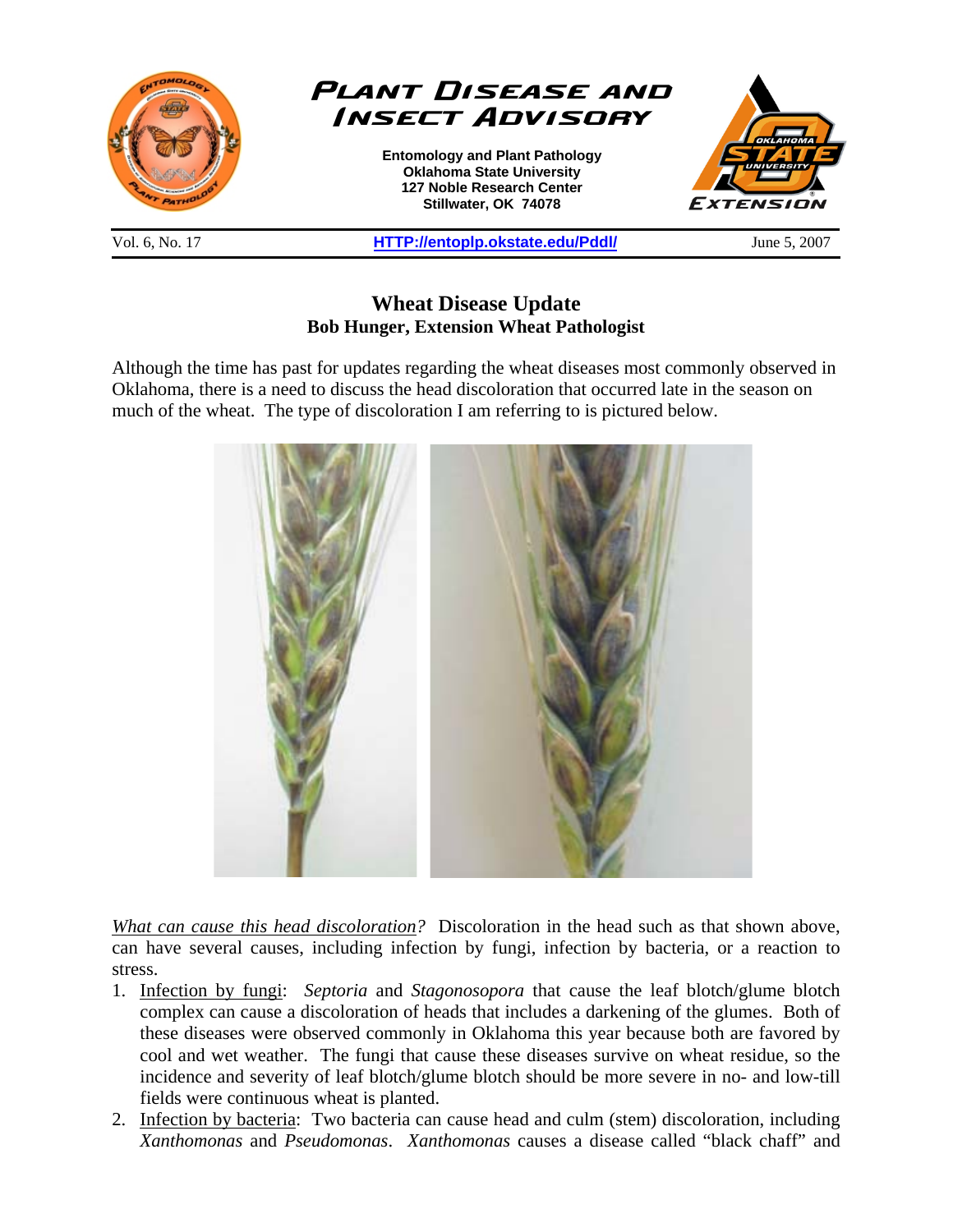*Pseudomonas* causes a disease called "basal glume rot." As with leaf and glume blotch (fungal diseases), wet and cool weather favors the incidence, spread and severity of black chaff and basal glume blotch.

3. Reaction to stresses: Here no pathogen is directly involved and the condition has been most commonly called, "false black chaff," pseudo-black chaff," "melanism or melanosis," or "brown necrosis."



*Of the three causes listed above, what was most likely the cause of the head discoloration I saw in 2007?* I am confident that much of the head discoloration observed this year in Oklahoma was black chaff. Although I was not able to isolate bacteria from samples I collected (they were quite dry and past their optimum condition for isolation), I frequently saw alternating bands of healthy and discolored tissue in the awns (left). This type of symptom is very diagnostic for black chaff. Also, I'm confident that *Septoria/Stagonospora* (leaf and glume blotch) also occurred to some level on heads because of the large number of samples from which I isolated these fungi (especially *Septoria*).

Black chaff (note alternating bands of healthy and dead tissue on the awns) Photo courtesy of Dr. Jeff Edwards, Oklahoma State Univeristy

*What will be the consequences of this head discoloration on yield and quality?* Both these fungal and bacterial diseases can result in shriveled seed and sterile heads, especially if infection occurred early. Some seed discoloration also can result, but seed discoloration is more of a concern with a disease called "Black Point" or "Black Tip" that results from Black (Sooty) Head mold (sooty head mold and black point are discussed later in this update). Reports indicate that black chaff is the more damaging of the two bacterial diseases, but usually this is only a disease of major concern in areas where weather such as we have had this year is common every year. The biggest effect from the black chaff in Oklahoma this year (as with the *Septoria/Stagonospora* complex) most likely will be shriveling of seed and lowering of test weight.

*Should I save and re-plant seed from a field in which there was severe head discoloration?* Shriveled seed may not germinate as well or produce as vigorous a seedling as plump, healthy seed. Hence, saving seed from a field that was severely infected with any of these diseases is not advised. There are no seed treatments for the bacterial diseases, and although some seed treatments are active against *Septoria/Stagonospora*, the majority of the inoculum for this disease complex comes from wheat residue left in the field. Seed germination and emergence is critical to successful stand establishment, so planting of healthy seed is crucial to having vigorous seedlings.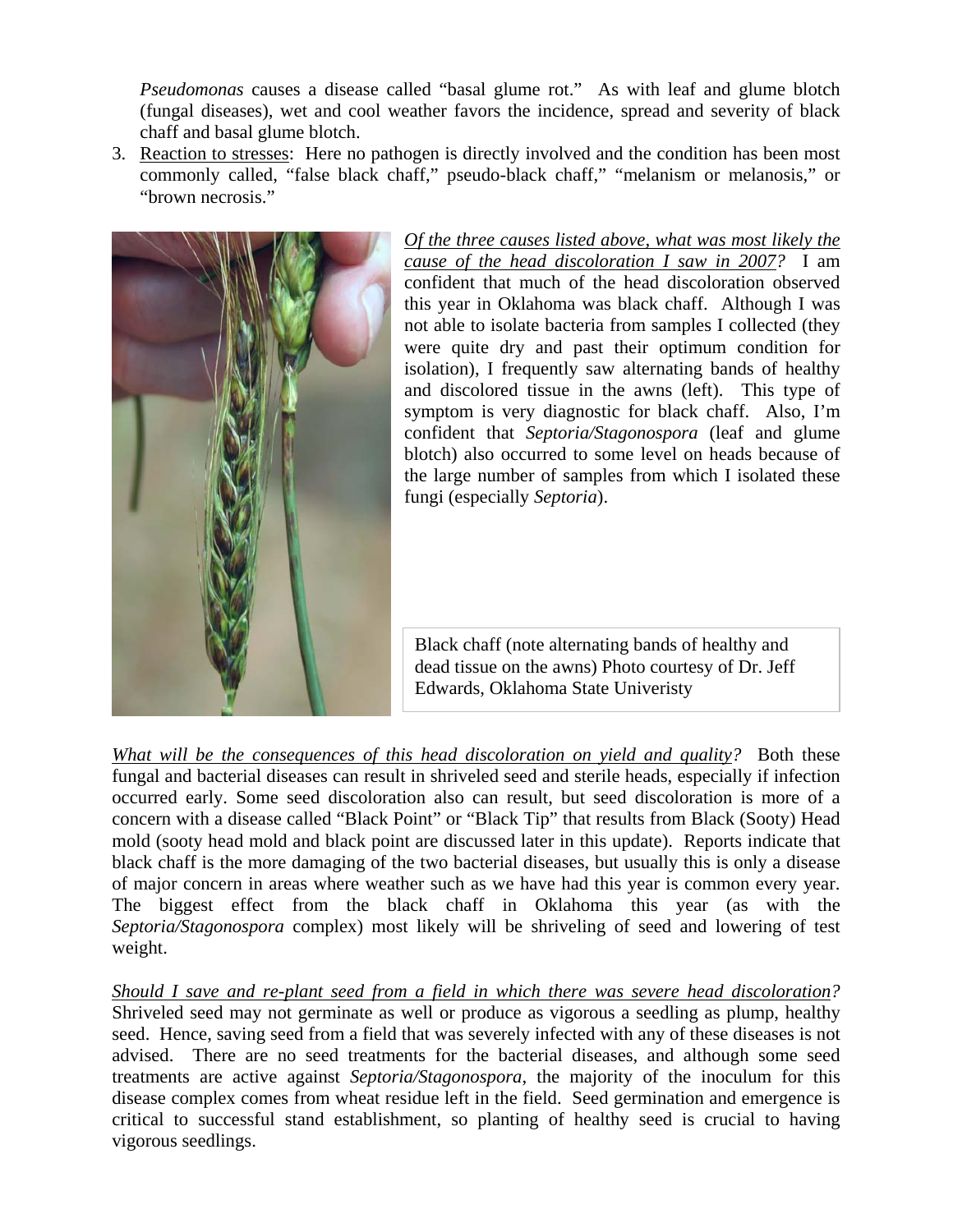REMEMBER, it takes three components for disease to occur, including (1) a virulent pathogen, (2) a susceptible host, and (3) a favorable environment. Regarding black chaff, we probably have a susceptible host and a virulent pathogen present every year, but only rarely do we have an environment as favorable as we did in 2007.

*Are there other disease concerns related to the delayed harvest and wet weather?* Another major concern resulting from the delayed harvest due to wet and cool weather is the occurrence of Black (Sooty) Head Mold. This head mold can be caused by many different fungi colonizing the mostly dead plant material in the heads. Typically areas in fields will appear dark to black in color (Figure 1A), and examination of the heads reveal a fungal growth on the mature heads (Figure 1B). The longer harvest is delayed, the more likely it is that these fungi will infect maturing and mature grain, and cause a disease called "Black Point" (Fig 4), "Kernel Smudge," or "Black Tip." Occurrence of black point is significant for a couple of reasons. First, black point contributes to the category of "damaged" wheat when the wheat is graded. According to Dr. Kim Anderson (O.S.U. – Agricultural Economist), U.S. wheat graded as U.S. Number 1, 2, 3, 4, and 5, can not have more than 2%, 4%, 7%, 10% or 15% damaged kernels, respectively. A damaged kernel (e.g., one caused by black point) has discoloration covering the germ and going into the cheek/crease as shown on the wheat grains in Fig 2 (NOTE: Disregard the pinkish-red color associated with the outer wheat grains in this picture. This color is not associated with the disease, but is a seed treatment that had been applied to this grain).



Fig 1A-B. Field view of wheat with black (sooty) head mold (A) and an individual head (B).